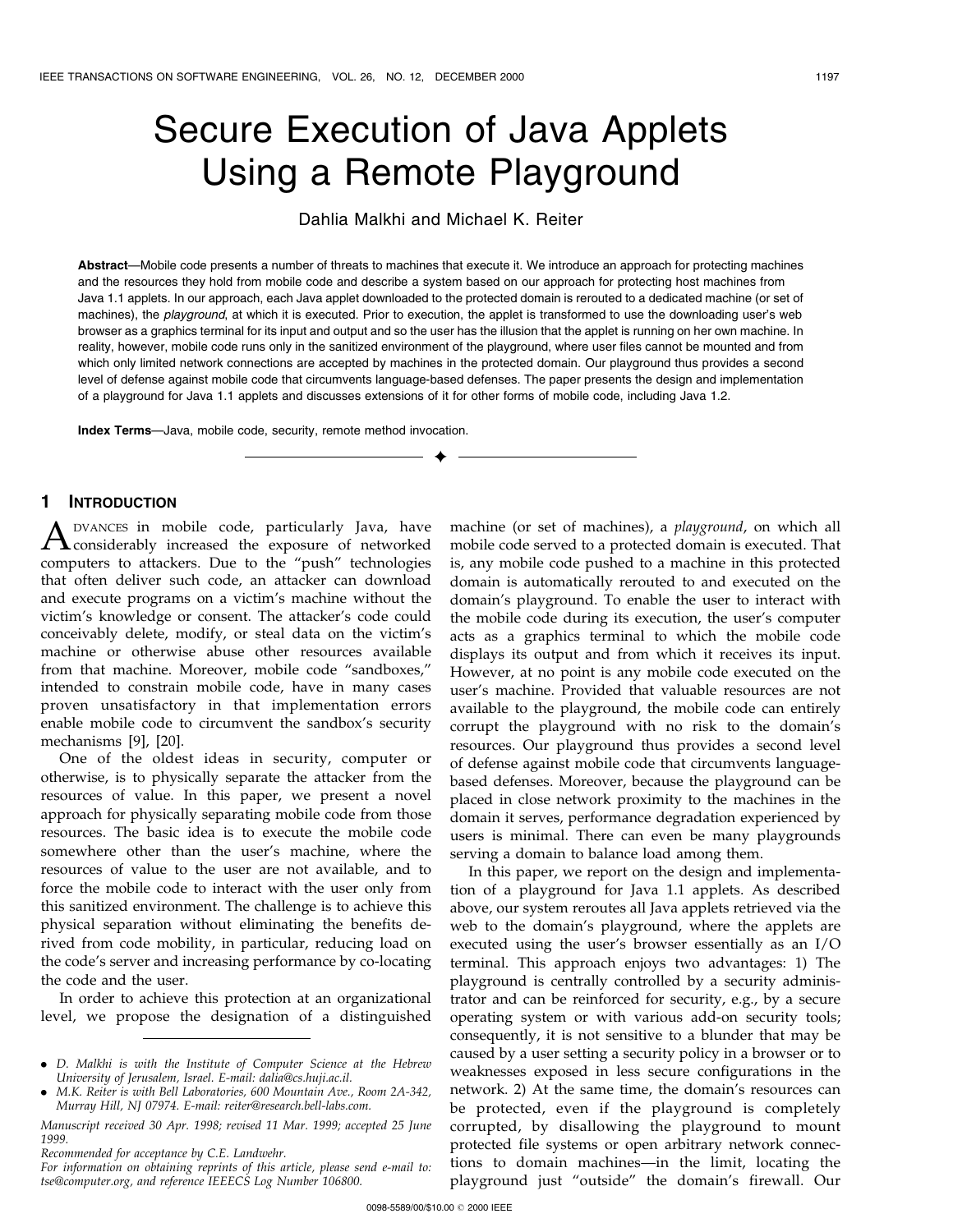system is largely transparent to users and applet developers and, in some configurations, requires no changes to web browsers in use today. While there are applets that are not suited to execution on our present playground prototype, e.g., due to performance requirements or code structure, in our experience these are a small fraction of Java applets.

As described above, the playground need not be trusted for our system to work securely. Indeed, the only trusted code that is common to all configurations of our system is the browser itself and a small "graphics server," itself a Java applet, that runs in the browser. The graphics server implements interfaces that the untrusted applet, running on the playground, calls to interact with the user. The graphics server is a simply structured piece of code and, thus, should be amenable to analysis. In one configuration of our system, trust is limited to only the graphics server and the browser, but doing so requires a minor change to browsers available today. If we are constrained to using today's browsers off-the-shelf, then a web proxy component of our system, described in Section 3, must also be trusted.

The rest of this paper is structured as follows: In Section 2, we review related work. We describe the architecture of our system in Section 3 and discuss its security in Section 4. We provide implementation details and examples in Section 5. Transparency of applet execution is discussed in Section 6. We discuss the extension of our approach to Java 1.2 in Section 7 and conclude in Section 8.

# 2 RELATED WORK

There are three general approaches that have been previously proposed for securing hosts from mobile code. The first to be deployed on a large scale for Java is the "sandbox" model. In this model, Java applets are executed in a restricted execution environment (the sandbox) within the user's browser; this sandbox attempts to prevent the applet from performing illegal actions. This approach has met with mixed success in that even small implementation errors can enable applets to entirely bypass the security restrictions enforced by the sandbox [9]. Several systems were built that reinforce the JVM and enhance the sandbox security model in various ways. These include add-on commercial solutions that enhance the security of the JVM through additional mechanisms installed in the environment. Finjan's SurfinShield (see www.finjan.com) enhances standard browsers with utilities to monitor and manage mobile code. eSafe's Protect (see www.esafe.com) provides an additional sandbox to run applets in, which places resource limitations on applets. Security7's SafeAgent (see www.security7.com) isolates active code on a workstation from any other executables and resources. Some of these products are coupled with applet filtering mechanism's at the firewall (see below). Other efforts explore extending the JVM into a more fully capable language-oriented (Java) operating system. Alta and GVM [3] and the J-Kernel/JRes system [8], [15] are examples of Java operating systems supporting multiple Java applications and providing enhanced resource protection and management among them. Some of the issues concerning multiprocessing in

Java are explored in [5]. Joust [14] is a Java operating system exploiting the paths abstraction in Scout [24] to provide a higher degree of control and security of Java interaction with its environments. These systems can better separate Java applications corunning on a JVM (e.g., on low-end devices) as well as provide better control and monitoring of Java applet behavior. Additionally, a vast amount of previous research is dedicated to operating systems security mechanisms in general. This research is beyond the scope of this paper.

The second general approach is to execute only mobile code that is trusted based on some criteria. For example, Balfanz and Felten proposed a Java filter that allows users to specify the servers from which to accept Java applets [4]. Here, the criterion by which an applet is trusted is the server that serves it. A related approach is to determine whether to trust mobile code based on its author, which can be determined, e.g., if the code is digitally signed by the author. This is the approach adopted for securing Microsoft's ActiveX content and is also supported for applets in JDK 1.1. Combinations of this approach and the sandbox model are implemented in JDK 1.2 [12], [13] and Netscape Communicator (see [31]), which enforce access controls on an applet based on the signatures it possesses (or other properties). A third variation on this theme is proof-carrying code [26], where the mobile code is accompanied by a proof that it satisfies certain safety properties. This approach moves the intensive portions of checking memory safety and type safety of mobile code expressed in unsafe languages to the code producer and it has been demonstrated in several settings [25]. However, proof-carrying code is limited in its ability to prove arbitrary security properties of code and, in the case of Java, is less essential because the memory and type safety properties of Java bytecodes can be efficiently checked by the code consumer. (On the other hand, flaws in these checks have been a source of security vulnerabilities of Java [9].)

Our approach is compatible with both of the approaches described above. Our playground executes applets in sandboxes (hence the name "playground"), which could be reinforced by various add-on security tools. Likewise, it could easily be adapted to execute only "trusted" applets based on any of the criteria above. Our approach provides an orthogonal defense against hostile applets and, in particular, in our system a hostile applet is still physically separated from valuable resources after circumventing these other defenses.

The third approach to securing hosts from mobile code is simply to not run mobile code. A course-grained approach for Java is to disable Java in the browser. Another approach is to filter out all applets at a firewall [23] (see also [20], chapter 5), which has the advantage of allowing applets served from behind the firewall to be executed but, as pointed out in [23], has several limitations. Several companies provide products that attempt to "blacklist" potentially harmful applets at the firewall based on various criteria or on content inspection, e.g., Finjan's SurfinGate and SurfinCheck, Security7's SafeGate, and eSafe's Protect Gateway.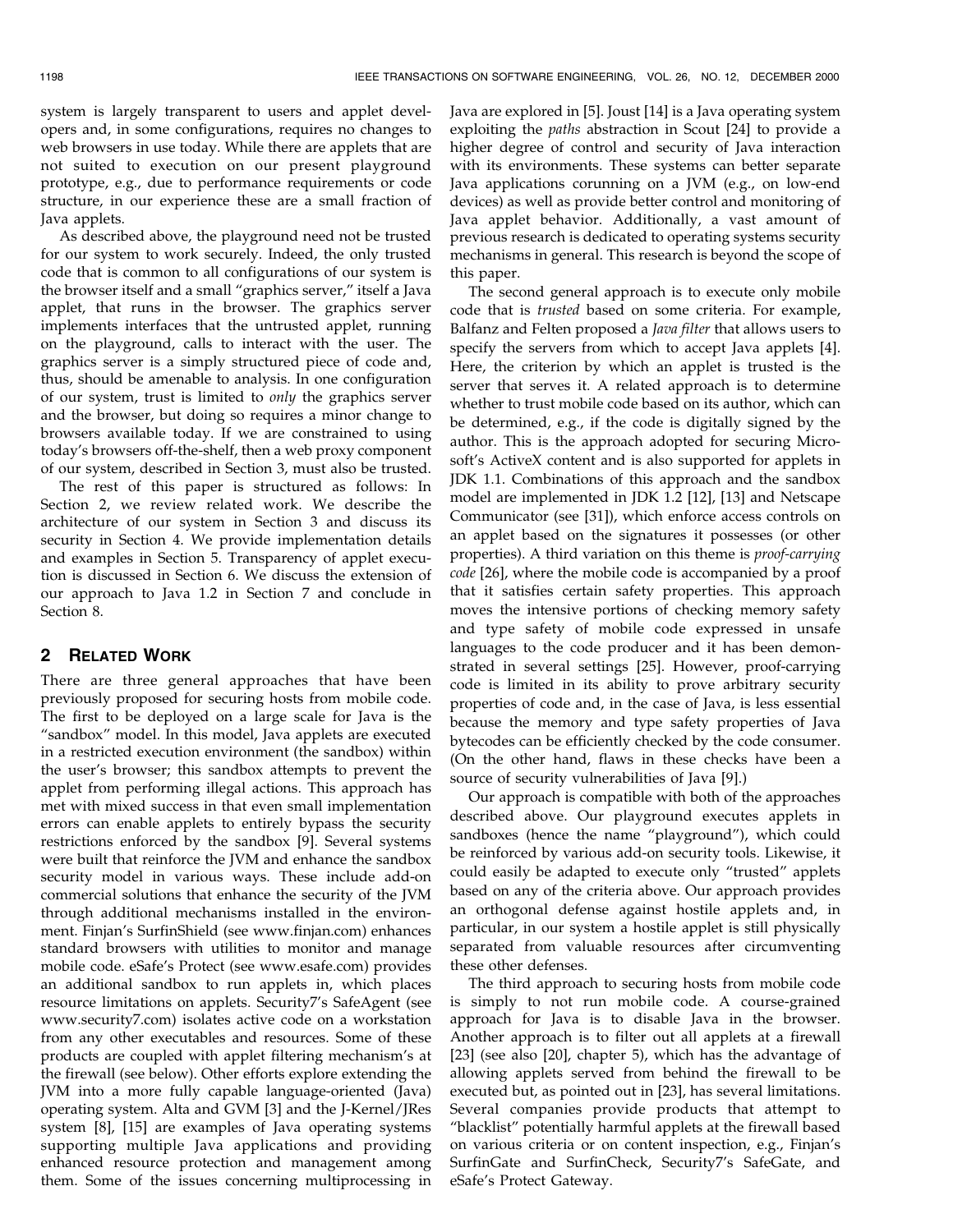Independently of our work, a system with very similar goals and architecture has recently been marketed by Digitivity, Inc., and subsequently acquired by Citrix.<sup>1</sup> In Digitivity's terminology [16], an AppRouter redirects any applet loaded from the Internet onto a Cage machine, which is designated to run applets while porting their GUI remotely to the user's browser. The Cage differs from our playground in several ways: First, the Cage JVM contains a graphics driver that reduces all the Java GUI to a proprietary graphics protocol and ports all GUI from the Cage over a proprietary asynchronous communication protocol onto the user's browser. Compared with our pure Java implementation, the remote GUI for the Cage is less available for public scrutiny and use and is less portable, but has several notable advantages: First, the proprietary communication protocol is tuned by Digitivity for performance and security. Second, their system is fully transparent, whereas our design does not support a small (in our experience) class of applets (see Section 6). Third, Digitivity's system is developed to a marketable product level that our research prototype has not reached. For example, the Cage itself contains operating system reinforcement mechanisms to increase the security and control of the Cage JVM. As another example, class file loading onto the Cage bypasses the AppRouter to prevent a potential bottleneck forming there. Such mechanisms are compatible with our architecture and can be added to it, but are outside the scope of our effort. On the other hand, Digitivity's architecture relies on trusting AppRouter for redirecting applets onto the Cage, whereas we have an alternative that excludes this proxy component from our trusted base, as discussed in Section 4.1.

The idea of allowing proxying graphics/windows interaction is itself not new. The most closely related tool to ours is Remote AWT (RAWT) [30], recently developed by IBM; more information on RAWT is available from www.alphaworks.ibm.com. Similar to our design, RAWT is a Java implementation porting the AWT-i.e., the standard API for implementing graphical user interfaces (GUI) in Java 1.1 programs-onto a remote Java graphics server. RAWT is shipped as a standalone tool supporting networked operation and resource sharing for Java applications. It can also be used for securely executing Java applets, but will require additional modules interacting specifically with browsers to automate applet redirection to some sanitized environment, as in our proposal. RAWT's implementation differs from ours in several respects, some of which are detailed in Section 6 when we discuss transparency of applet execution. More remotely related to our work are several prior tools that enable X11 clients to interact with multiple and/or remote displays [1], [22], support mobile X11 users [29], and even direct X11 connections across the Internet onto a Java X11 display emulator [32]. All of these tools rely on platform specific X11 server modules. We chose to implement our remote graphics server in Java and, thus, it is portable to any Java-compliant environment, regardless of the host windows environment. Moreover, the connection between

our graphics server and the playground applet can be passed safely accross a packet-filtering firewall, avoiding the security concerns associated with X11 connections [6, chapter 3.3.3].

Finally, the idea of using a sacrificial lamb machine (also termed a bastion host) to execute various services, especially Internet services, has been used by numerous systems in the past, specifically in firewalls (see [7, chapter 5] for a thorough treatment).

### 3 ARCHITECTURE

The core idea in this paper is to establish a dedicated machine (or set of machines) called a *playground* at which mobile code is transparently executed using users' browsers as I/O terminals. In this section, we give an overview of the playground and supporting architecture that we implemented for Java, deferring many details to Section 5.

To understand how our system works, it is first necessary to understand how browsers retrieve, load, and run Java applets. When a browser retrieves a web page written in Hypertext Markup Language (HTML), it takes actions based on the HTML tags in that page. One such tag is the <applet> tag, which might appear as follows:

#### <applet code=hostile.class ...>

This tag instructs the browser to retrieve and run the applet named hostile.class from the server that served this page to the browser. The applet that returns is in a format called Java bytecode, suitable for running in any JVM. This bytecode is subjected to a bytecode verification process, loaded into the browser's JVM, and executed (see, e.g., [19]).

In our system, when a browser requests a web page, the request is sent to a proxy (Fig. 1, step 1). The proxy forwards the request to the end server (step 2) and receives the requested page (step 3). As the page is received, the proxy parses it to identify all <applet> tags on the returning page and, for each <applet> tag so identified, the proxy replaces the named applet with the name of a trusted graphics server applet stored locally to the browser (i.e., stored in a directory named by the CLASSPATH environment variable). The proxy then sends this modified page back to the browser (step 4), which loads the graphics server applet upon receiving the page. For each <applet> tag the proxy identified, the proxy retrieves the named applet (steps 5 and 6) and modifies its bytecode to use the graphics server in the requesting browser for all input and output. The proxy forwards the modified applet to the playground (step 7), where it is executed using the graphics server in the browser as an I/O terminal (step 8).

To summarize, there are three important components in our architecture: the graphics server applet that is loaded into the user's browser, the proxy, and the playground. None of these need be executed on the same machine and, indeed, there are benefits to executing them on different machines (this is discussed in Section 4). In particular, since untrusted code is imported into both the proxy and the playground, they should both be isolated, to the degree possible, from any sensitive resources in the protected domain (in the limit, they should both be placed outside a

<sup>1.</sup> Digitivity's system is subject to patent application in the US, UK, and other parts of the world.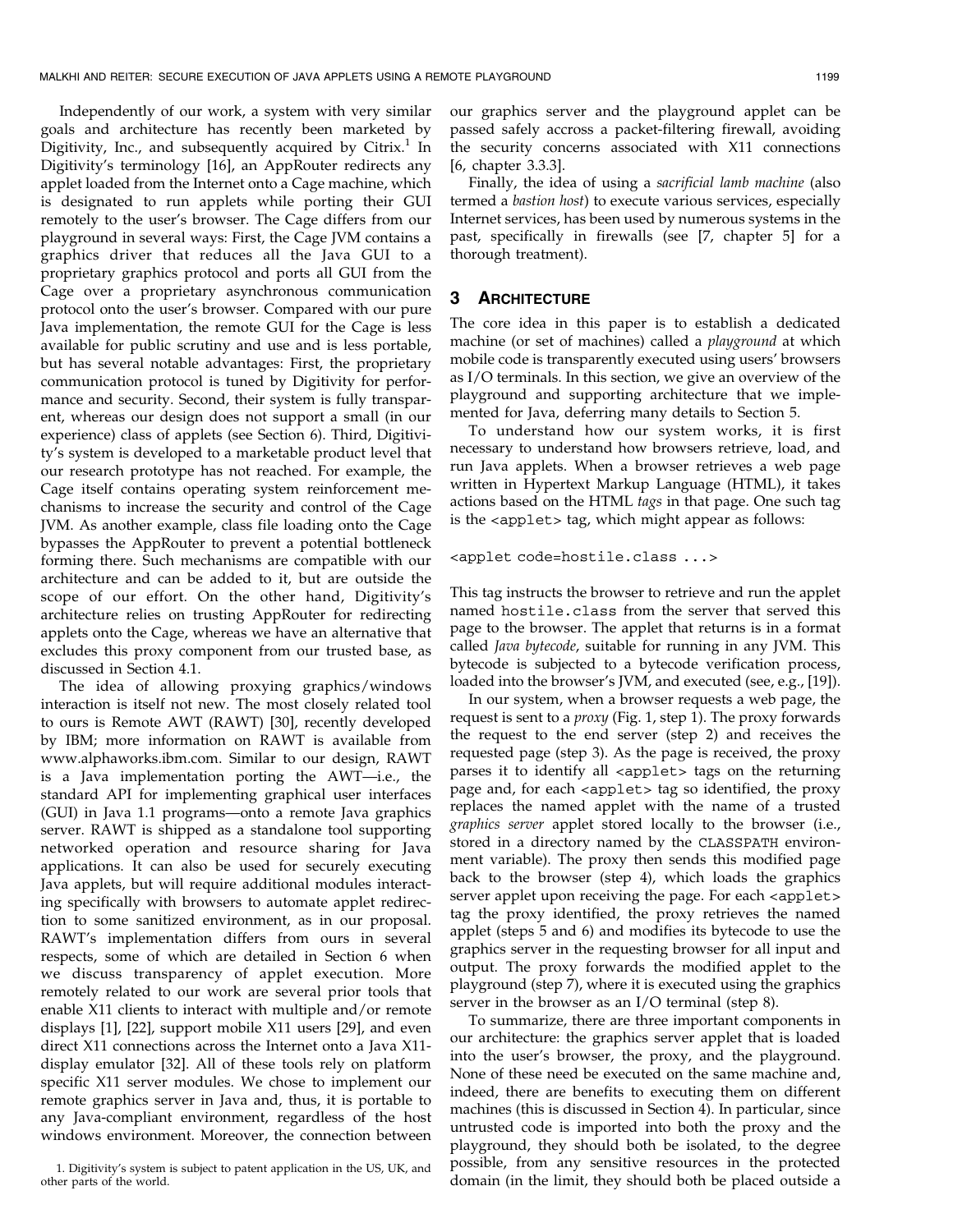

Fig. 1. Playground architecture.

firewall). The graphics server and the playground are implemented in Java and, thus, can run on any Java compliant environment; the proxy is a Perl script. The same proxy can be used for multiple browsers and multiple playgrounds. In the case of multiple playgrounds, the proxy can distribute load among playgrounds for improved performance. In the following sections, we describe the functions of these components in more detail. Security issues are discussed in Section 4.

# 3.1 The Graphics Server

In this section, we give an overview of the graphics server that is loaded into a user's browser in place of an applet provided by a web server. Because the graphics server is a Java applet, we must introduce some Java terminology to describe it. In Java, a class is a collection of data fields and functions (called methods) that operate on those fields. An object is an instance of a class, at any point in time it has a state—i.e., values assigned to its data fields—that can be manipulated by invoking the methods of that object (defined by the object's class). Classes are arranged in a hierarchy so that a subclass can inherit fields and methods from its superclass. A running Java applet consists of a collection of objects whose methods are invoked by a runtime system and that, in turn, invoke one another's methods. For more information on Java see, e.g., [11].

# 3.1.1 Remote AWT Classes

The Abstract Window Toolkit (AWT) is the standard API for implementing graphical user interfaces (GUI) in Java programs. The AWT contains classes for user input and output devices, including buttons, choice boxes, text fields, images, and a variety of types of windows, to name a few. Virtually every Java applet interacts with the user by instantiating AWT classes and invoking the methods of the objects so created.

The intuitive goal of the graphics server is to provide versions of the AWT classes whose instances can be created and manipulated from the playground. For example, the graphics server should enable a program, running on the playground, to create a dialog window in the user's browser, display it to the user, and be informed when the user clicks the "ok" button. In the parlance of distributed object technology, such an object-i.e., one that can be

invoked from outside the virtual machine in which it resides-is called a remote object and the class that defines it is called a *remote class*. So, the graphics server, running in the user's browser, should allow other machines (the playground) to create and use "remote AWT objects" in the user's browser for interacting with the user.

Accordingly, the graphics server is implemented as a collection of remote classes, where each remote class (with one exception that is described in Section 3.1.2) is a remote version of a corresponding AWT class. The (modified) Java applet running on the playground creates a collection of graphical objects in the graphics server to implement its GUI remotely and uses stubs to interact with them (see Section 3.3). To minimize the amount of code in the graphics server, each remote class is a subclass of its corresponding AWT class, which enables it to inherit many method implementations from the original AWT class. Other methods must be overridden, for example, those involving event monitoring: In the remote class, methods involving the remote object's events (e.g., mouse clicks on a remote button object) must be adapted to pass back the event to the stubs residing in the playground JVM. In our present implementation, the remote classes employ Remote Method Invocation (RMI) to communicate with the playground. RMI is available on all Java 1.1 platforms, including Netscape Communicator, Internet Explorer 4.0, JDK 1.1, and HotJava 1.0.

## 3.1.2 The Remote Applet Class

As described in Section 3.1.1, most classes that comprise the graphics server are remote versions of AWT classes. The main exception to this is a remote version of the java.applet.Applet (or just Applet) class, which is the class that all Java applets must subclass. The main purpose of the Applet class is to provide a standard interface between applets and their environment. Thus, the remote version of this class serves to provide this interface between the applet running on the playground and the environment with which it must interact, namely the user's browser.

More specifically, this class implements two types of methods. First, it provides remote interfaces to the methods of the Applet class, so that applets on the playground can invoke them to interact with the user's environment.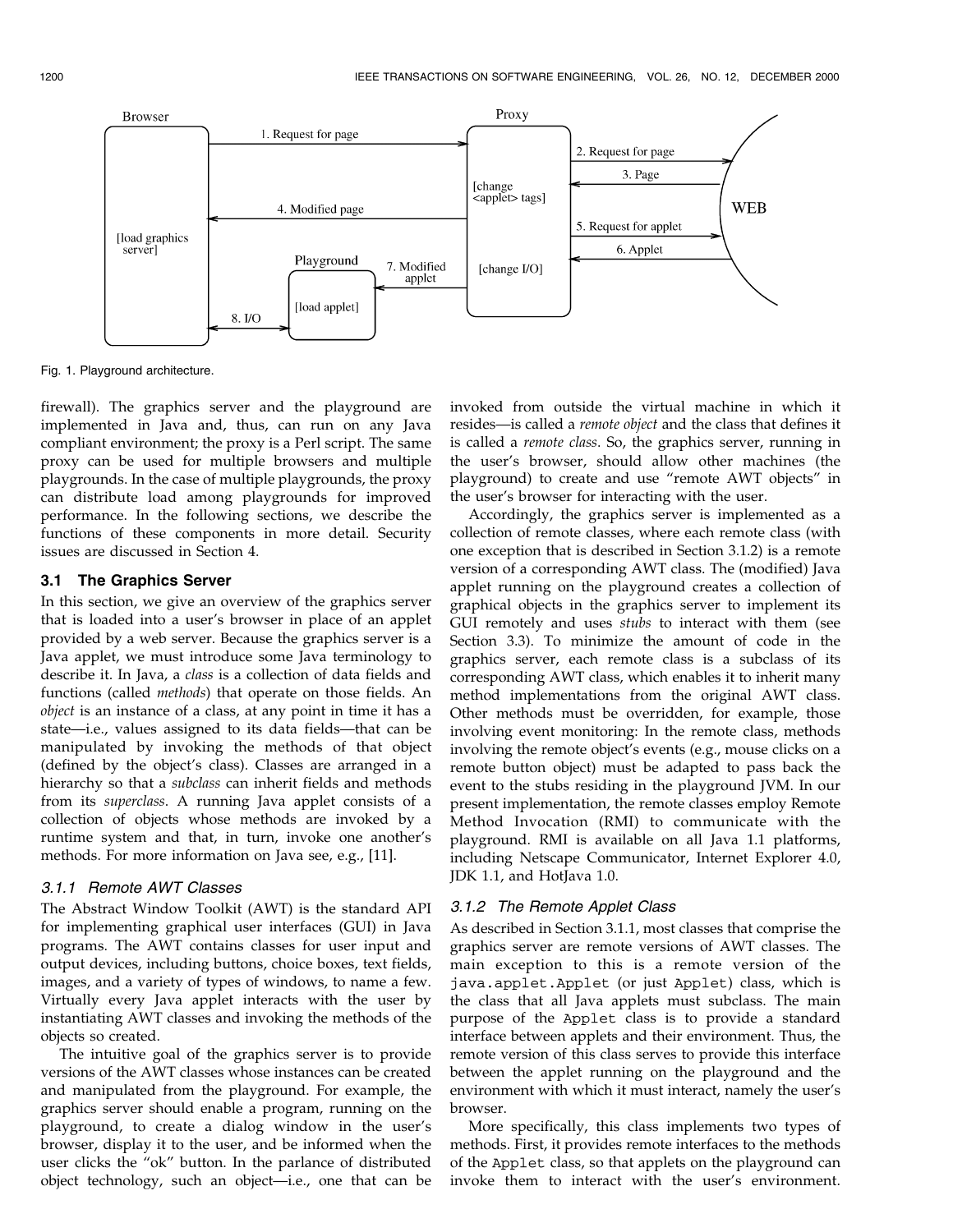Second, this class defines a new "constructor" method for each remote AWT class (see Section 3.1.1). For example, there is a constructButton method for constructing a remote button in the user's browser. This constructor returns a reference to the newly created button so that the remote methods of the button can be invoked directly from the playground. Similarly, there is a constructor method for each of the other remote AWT classes.

When initially started, the graphics server consists of only one object, whose class is the remote Applet class, called BrowserServer.class. The applet on the playground can then invoke the methods of this object (and objects so created) to create the graphical user interface that it desires for the user.

## 3.2 The Proxy

The proxy serves as the browser's and playground's interface to the web. It retrieves HTML pages for the browser and Java bytecodes for the playground and transforms them to formats suitable for the browser or playground to use. Like the playground, the proxy can be placed outside the protected domain (e.g., outside the firewall) to limit trust in it.

When streaming in an HTML page for the browser, the proxy parses the returning HTML, identifies all <applet> tags in the page, and replaces them with references to the remote Applet class of the graphics server (see Section 3.1.2). Thus, when the browser receives the returned HTML page, it loads this remote Applet class (stored locally) instead of the applet originally referenced in the page.

When retrieving a Java bytecode file for the playground, the proxy transforms it into bytecode that interacts with the user on the browser machine while running at the playground. It does so by replacing all invocations of AWT methods with invocations of the corresponding remote AWT methods at the browser or, more precisely, with invocations of playground-side stubs for those remote AWT methods (which in turn call remote AWT methods). This involves parsing the incoming bytecode and making automatic textual substitutions to change the names of AWT classes to the names of the representative stubs of the corresponding remote AWT classes. Though the cost of this function itself is unnoticeable, diverting all incoming applets through the proxy may form a bottleneck at the proxy and, hence, this function could instead be performed at the playground.

## 3.3 The Playground

The playground is a machine that loads modified applets from the proxy and executes them. As described above, the proxy modifies the applet's bytecodes so that playgroundresident stubs for remote AWT methods are called instead of the (nonremote) AWT methods themselves. So, when a modified applet runs on the playground, a "skeleton" of its GUI containing stubs for corresponding remote graphics objects is built on the playground. The stubs contain code for remotely invoking the remote objects' methods at the user's browser and for handling events passed back from the browser. For example, in the case of a dialog window with an "ok" button, stubs for the window and for button objects are instantiated at the playground. Calls to methods

having to do with displaying the window and button are passed to the remote objects at the user's browser and "button press" events are passed back to methods provided by the button's stub to handle such events. These stubs are stored locally on the playground, but, aside from this, the playground is configured as a standard JVM.

A playground is a centralized resource that can be carefully administered. Moreover, investments in the playground (e.g., upgrading hardware or performing enhanced monitoring) can improve applet performance and security for all users in the protected domain. There can even be multiple playgrounds for load-balancing.

# 4 SECURITY

The security goal of our system is to protect resources in the protected domain from hostile applets that are downloaded by users in that domain. As mentioned above, this is done by isolating untrusted applets from the protected resources.<sup>2</sup> In this section, we detail how this is achieved in three components. First, we show how our our system prevents applets from being loaded into user's browsers. Second, we describe how private resources in the protected domain are guarded from access by (even privileged) processes on the playground. Third, we show how our system prevents other known attacks that can be mounted through legitimate use of resources from the playground (e.g., denial of service). We address each of these issues in a separate subsection below and then conclude this section with a discussion of RMI security.

## 4.1 Preventing Hostile Applets from Entering the Protected Domain

Achieving strong protection for the domain's private resources relies on preventing the JVM in the user's browser from loading any classes from the network (i.e., from outside the CLASSPATH). This can be achieved in one of two ways in our system.

Trusted Proxy. One approach is to depend on the proxy to intercept and deny entry to any classes destined for protected machines. To achieve this, it does not suffice for the proxy to simply rewrite <applet> tags in incoming HTML pages, as it already does for functional reasons as described in Section 3. For example, if the playground passes an object of an unknown class to the graphics server in the browser (e.g., as a parameter to a remote method call), or if an <applet> tag is not rewritten by the proxy because it is disguised (e.g., emitted by JavaScript code in a page, or otherwise encoded), then the browser may request a class from the network. In this case, the proxy must intercept the request or the incoming class and prevent the class from reaching the browser. In [23], several mechanisms for filtering class files are discussed, as well as some difficulties. As mentioned in Section 2, several companies (Finjan, Security7, eSafe) offer commercial products that identify class files at the firewall and filter them based on

<sup>2.</sup> We limit our attention to protecting data that users do not offer to hostile applets. Protecting data that users offer to hostile applets by, e.g., typing it into the applet's interface, must be achieved via other protections that are not our concern here (though we can utilize them on our playground if available).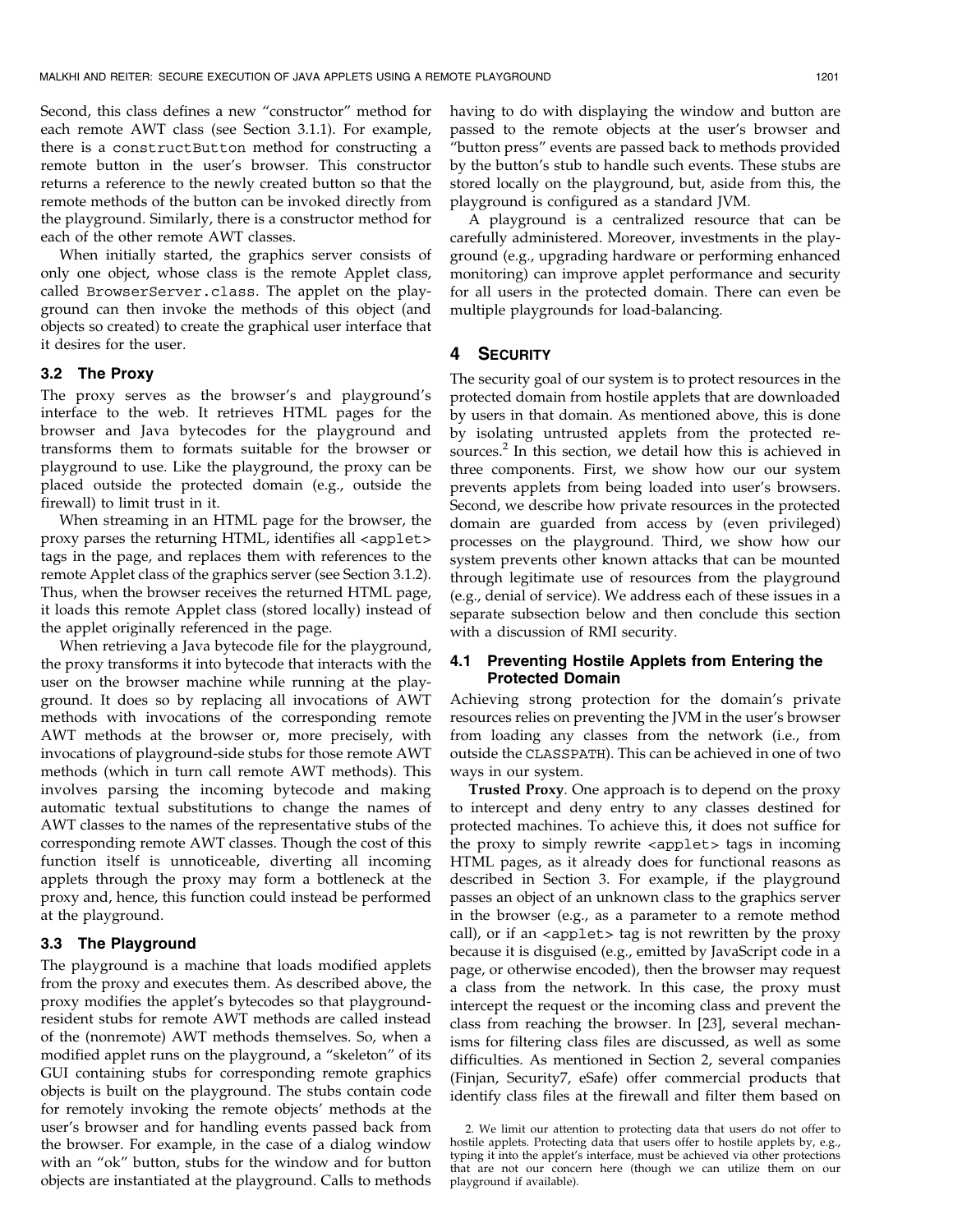various security policies. The advantage of this approach is that it works with any browser "off-the-shelf": It requires no changes to the browser beyond specifying the proxy as the browser's HTTP and SSL proxy, which can typically be done using a simple preferences menu in the browser. However, a disadvantage is that the proxy becomes part of the trusted computing base of the system and, as shown in [23], effectively blocking classes can be costly (particularly when retrieved over an SSL connection). For this reason, the proxy must be written and maintained carefully and we refer to this approach as the "trusted proxy" approach.

Untrusted Proxy. A second approach to preventing the browser from loading classes over the network is to directly disable network class loading in the browser. The main disadvantage of this approach is that it requires either configuration or source-code changes to all browsers in the protected domain. In particular, for most popular browsers today (including Netscape Communicator and Internet Explorer 4.0), a source-code change seems to be required to achieve this, but we expect such changes to become easier as browser's security policies become more configurable. An advantage of this approach is that it excludes the proxy from the trusted computing base of the system and, hence, we call this the "untrusted proxy" approach. In this approach, only the browser and the graphics server classes are in the trusted computing base.

To more precisely show how the above approaches prevent network class loading by the browser, below we describe what causes classes to be loaded from the network and how our approaches prevent this.

- 1. Section 3 briefly described the process by which a browser loads an applet specified in an <applet> tag in an HTML page. As described in Sections 3 and 5.3, the proxy rewrites the code attribute of each <applet> tag to reference the trusted graphics server applet that is stored locally to the browser. If this rewriting fails for some reason (e.g., because the <applet> tag is dynamically emitted by JavaScript code), then in the untrusted proxy approach, the browser still will not issue a request for the untrusted applet. In the trusted proxy approach, the browser will issue the request, but the proxy will deny the applet's passage.
- 2. Once an applet is loaded and started, the applet class loader in the browser loads any classes referenced by the applet. If a class is not in the core Java library or stored locally (i.e., in the directory specified by CLASSPATH), the applet class loader would normally retrieve the class over the network. However, in our approach, since only the graphics server applet executes in the browser and since this applet refers only to other local classes, the applet class loader will ever need to load only local classes.
- 3. As described in Section 3, the modified applet on the playground invokes remote methods in the graphics server. Because our present implementation uses RMI to carry out these invocations, the RMI class loader can load additional classes to pass parameters and return values. As above, the RMI class loader first looks in local directories to find these classes

before going to the network to retrieve them. It is possible that the playground applet passes an object whose class is not stored locally on the browser machine (particularly if the playground is corrupted). In the trusted proxy approach, the RMI class loader goes to the network, via the proxy, to retrieve the class, but the class is detected and denied by the proxy. In the untrusted proxy approach, the RMI class loader returns an exception immediately upon determining that the class is not available locally.

#### 4.2 Isolating Untrusted Applets

Once untrusted applets are diverted to the playground, security relies on preventing those applets from accessing protected resources. Applets on the playground are obviously subject to the security mechanisms enforced by the JVM. Unfortunately, several bugs in the type safety mechanisms of Java have provided ways for applets to bypass Java sandboxes, including some in popular browsers [9], [20]. These penetrations typically enable the applet to perform any operation that the operating system allows. We anticipate that, in the foreseeable future, type safety errors will continue to exist and, therefore, we must presume that applets, running on our playground, may run unconstrained by the sandbox. However, they are still confined by the playground operating system's protections and, ultimately, attack only those resources available to the playground. In this section, we describe several approaches to limit what resources are available to processes—and, thus, to applets—running on the playground. We expect that through proper network and operating system configuration, hostile applets can be effectively isolated from protected resources.

A first step is for the playground's JVMs (and, thus, the applets) to execute under accounts different from actual users' accounts and under those that have few permissions associated with them. For some resources, e.g., user files available to the playground, this achieves security equivalent to that provided by the access control mechanisms of the playground's operating system. (Similarly, JVMs on the playground execute under different accounts to reduce the threat of inter-JVM attacks, see Section 4.3.)

Further configuration of the network may provide additional defenses. For example, if network file servers are configured to refuse requests from the playground (and if machines' requests are authenticated, as with AFS [17]), then even the total corruption of the playground does not immediately lead to the compromise of user files. Similarly, if all machines in the protected domain are configured to refuse network connections from the playground, except to designated ports reserved for browsers' graphics servers to listen, then the compromise of the playground should gain little for the attacker.

In the limit, an organization's playground can be placed outside its firewall, thereby giving applets no greater access than if they were run on the servers that served them. However, because most firewalls disallow connections from outside the firewall to inside, additional steps may be necessary so that communication can proceed uninhibited between the graphics server in the browser and the applet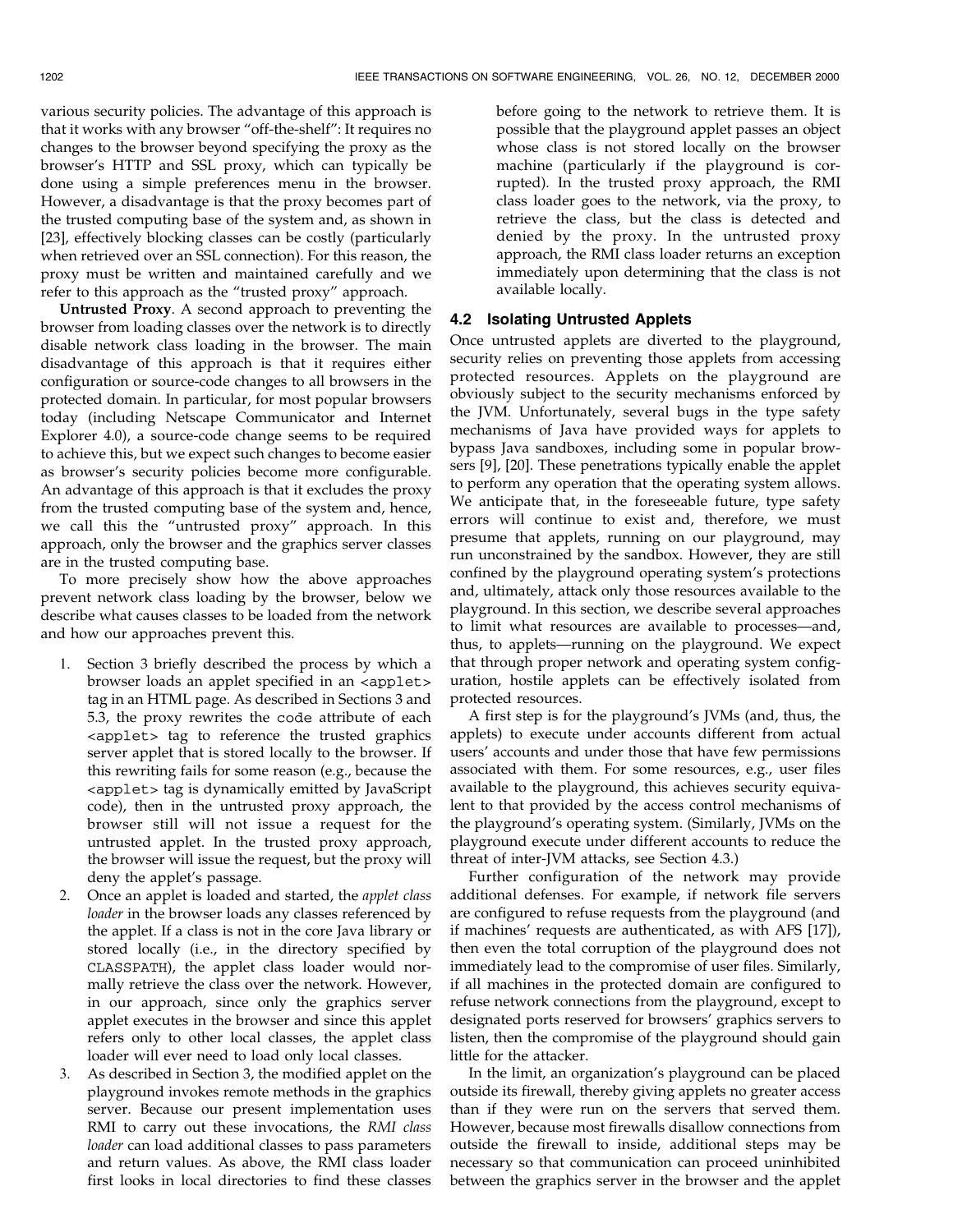on the playground. In particular, RMI in Java 1.1 (used in our prototype) opens network connections between the browser and the playground in both directions, i.e., from the browser to the playground and vice versa. One approach to enable these connections across a firewall is to multiplex them over a single connection from the graphics server to the playground (i.e., from inside to outside). This can be achieved if both the graphics server and the playground applet interpose a customized connection implementation (e.g., by changing the SocketImplFactory), but, for technical reasons, this does not appear to be possible with all off-the-shelf browsers (e.g., it appears to work with HotJava 1.0 but not Netscape 3.0). Another alternative is to establish reserved ports on which graphics servers listen for connections from playground applets and then configure the firewall to admit connections from the playground to those ports.

#### 4.3 Other Attacks

In this section, we review the effect of several remaining, known types of attacks that applets can mount within their legitimate use of resources and describe the extent to which our system can defend against them.

Denial of Service. In a denial of service attack, a hostile applet might disable or significantly degrade access to system resources such as the CPU, disk, network, and interactive devices. Ladue [18] presents several such applets, e.g., that consume CPU even after the user clicks away from the applet origin page, that monopolize system locks, or that pop up windows on the user's screen endlessly. Using our Java playground, most of these applets have no effect on the protected domain and only affect the playground machine. However, an applet that pops up windows endlessly causes the graphics server running in the user's browser to create an infinite stream of windows. Uncontrolled, this may prevent access to the user terminal altogether and require that the user reboot her machine or otherwise shut off her browser. One approach to defend against this is to configure the graphics server and/or the playground to limit the number or rate of window creations. This can be done using several commercially available products, e.g., Finjan and eSafe, and is in fact an integral part of Digitivity's Cage environment [16]. However, it is not the focus of our work here.

In another type of denial of service, an applet may deny service to other applets within the JVM, e.g., by killing off others' threads [18]. Although the sandbox mechanisms of most browsers are intended to separate applets in different web pages from one another, several ways of circumventing this separation have been shown [9], [18]. This can be prevented in our system if the applets for each page run in a separate JVM on the playground under a separate user account and, hence, are unable to directly affect applets from another page (except by attacking the playground itself).

Violating Privacy. The Java security policy in browsers is geared toward maintaining user privacy by disallowing loaded applets access to any local information. However, in some cases, a Java applet can reveal a lot about a user whose browser executes it. For example, in [18], Ladue presents an applet that uses a sendmail trick to send mail on

the user's behalf to a sendmail daemon running on the applet's server. When this applet is downloaded onto a Unix host (running the standard ident service) this mail identifies not only the user's IP address, but also the user's account name. In our system, the applet runs on the playground machine under an account other than the user's and the information that it can reveal is limited to only what is available on the playground.

# 4.4 RMI Security

Even if the protected domain is secured against access from the playground machine, there is still one way in which hostile applets might attempt to penetrate protected resources, namely through the RMI connection established between the playground and the user's browser. In particular, RMI is a relatively new technology that could conceivably present new vulnerabilities. A first step toward securing RMI is to support authenticated and encrypted transport so that a network attacker cannot alter or eavesdrop on communication between the browser and the playground. This can also be achieved by interposing encryption at the object serialization layer (see [27]).

A more troubling threat is possible vulnerabilities in the object serialization routines that are used to marshal parameters to and return values from remote method invocations. In the worst case, a corrupted playground could conceivably send a stream of bytes that, when unserialized at the browser, would corrupt the type system of the JVM in the browser. Here, our decision to generally pass only primitive data types (e.g., integers, strings) as parameters to remote method invocations (see Section 5) would seem to be fortuitous, as it greatly limits the number structurally interesting classes that the attacker has at its disposal for attempting such an attack. However, the possibility of a vulnerability here cannot yet be ruled out and several research efforts are presently examining RMI in an effort to identify and correct such problems. This process of public scrutiny is one of the main advantages to building our system from public and widely used components.

#### 5 IMPLEMENTATION

#### 5.1 An Example

In order to understand how the components described in Section 3 work together, in this section, we illustrate the execution of a simple applet. This example describes how the applet is automatically transformed to interact with the browser remotely and how the graphics server and its playground-side stubs interact during applet execution. This section necessarily involves low-level detail, but the casual reader can skip ahead to the next section without much loss of continuity.

The applet we use for illustration is shown in Fig. 2. This is a very simple (but complete) applet that prints the word "Click!" wherever the user clicks a mouse button. For the purposes of this discussion, it implements two methods that we care about. The first is an init() method that is invoked once and registers this (i.e., the applet object) as one that should receive mouse click events. This registration is achieved via a call to its own addMouseListener() method, which it inherits from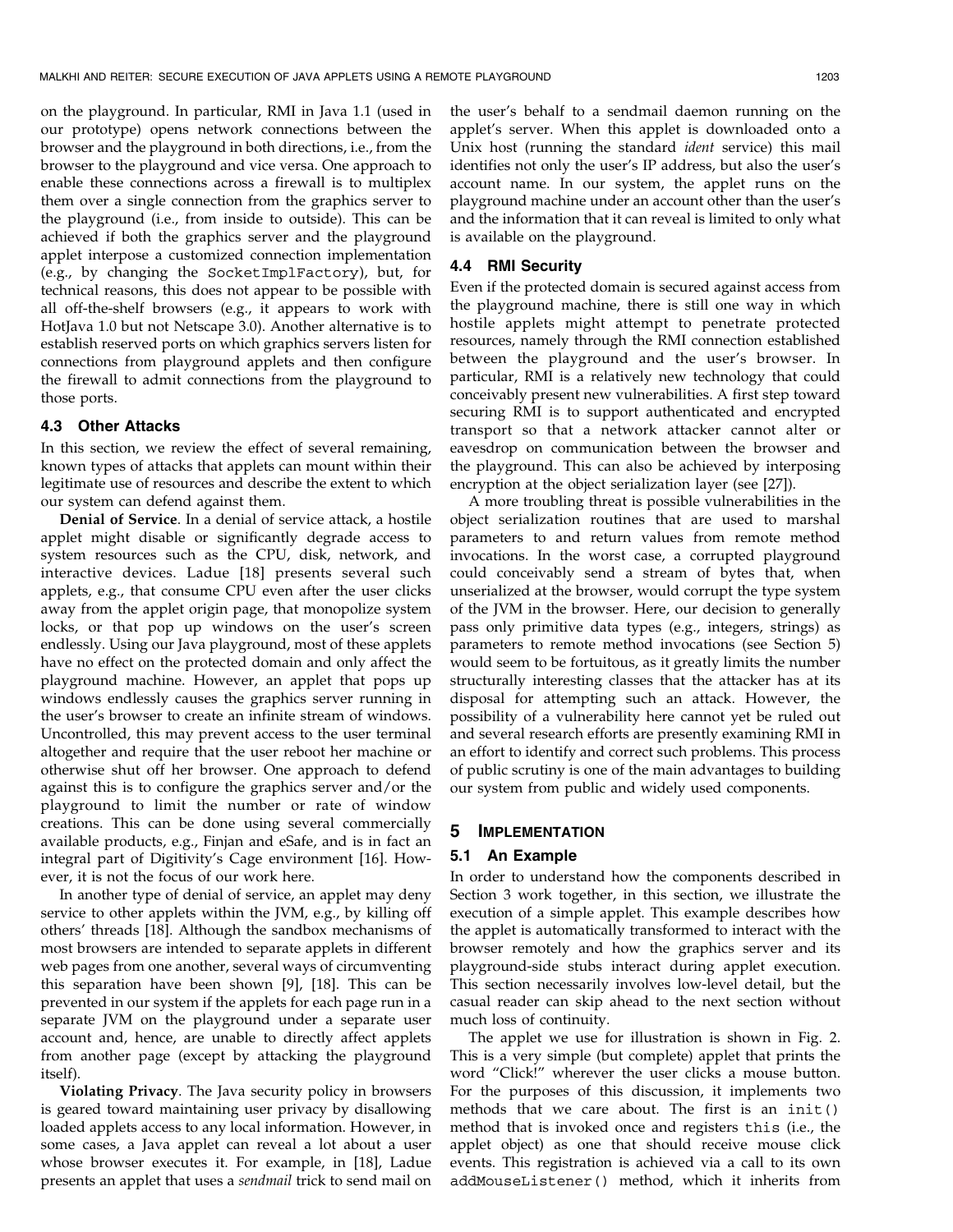```
import java.applet.*;
import java.awt.*;
import java.awt.event.*;
public class Click extends Applet
  implements MouseListener {
  public void init() {
    // Tell this applet what MouseListener objects
    // to notify when mouse events occur. Since we
    // implement the MouseListener interface ourselves,
    // our own methods are called.
    this.addMouseListener(this);
  \rightarrow// A method from the MouseListener interface.
  // Invoked when the user clicks a mouse button.
  public void mouseClicked(MouseEvent e) {
    Graphics g = this.getGraphics();
    g.drawString("Click!", e.getX(), e.getY());\mathbf{a}// The other, unused methods of the MouseListener
  // interface.
  public void mousePressed(MouseEvent e) {;}
  public void mouseReleased(MouseEvent e) {;}
  public void mouseEntered(MouseEvent e) {;}
  public void mouseExited(MouseEvent e) {;}
\mathcal{Y}
```


its Applet superclass. The second method it implements is a mouseClicked() method that is invoked whenever a mouse click occurs. This method calls getGraphics(), again inherited from Applet, to obtain a Graphics object whose methods can be called to display graphics. In this case, the mouseClicked() method invokes the drawString() method of the Graphics object to draw the string "Click!" where the mouse was clicked.

The Click applet is a standalone applet that is not intended to be executed using a remote graphics display for its input and output. Thus, when our proxy retrieves (the bytecode for) such an applet, the applet must be altered before being run on the playground. For one thing, the addMouseListener() method invocation must somehow be passed to the browser to indicate that this playground applet wants to receive mouse events and the mouse click events must be passed back to the playground so that mouseClicked() is invoked.

In our present implementation, passing this information is achieved using Java Remote Method Invocation (RMI). Associated with each remote class is a stub for calling it that executes in the calling JVM. The stub is invoked exactly as any other object is and, once invoked, it marshals its parameters and passes them across the network to the remote object that services the request. Below, the stubs are described by interfaces with the suffix Xface. For example, BrowserXface is the interface that is used to call the BrowserServer object of the graphics server.

RMI provides the mechanism to invoke methods remotely, but how do we get the Click applet to use RMI? To achieve this, we exploit the subclass inheritance features of Java to interpose our own versions of the methods it invokes. More precisely, we alter the Click

```
public class PGApplet
  extends Applet implements PGAppletXface {
  BrowserXface bx;
  MouseListener ml\_array[] = new MouseListener[...];
  int ml\_index = 0;
  // Adds a MouseListener. If this is the first, then
  // register this object at the graphics server as a
  // MouseListener.
  public synchronized void
         addMouseListener(MouseListener 1) {
    ml\_array[m1\_index++] = 1;if (m1_index == 1) {
      bx.addPGMouseListener(this);
    \mathbf{r}\mathbf{r}// Part of the PGAppletXface remote interface.
  // Invoked from the browser graphics server when the
  // mouse is clicked.
  public void PGMouseClicked (BrowserEventXface e) {
    int i:
    PGMouseEvent pme = new PGMouseEvent(e);
    for (i = 0; i < m1 index; i++)ml_array[i].mouseClicked(pme);
  // Returns an object that encapsulates the remote
  // graphics object of the browser applet.
  public Graphics getGraphics () {
    return new PGGraphics(bx.getBrowserGraphics());
  \mathbf{r}\sim \sim \sim\mathbf{r}
```
Fig. 3. Part of the PGApplet class (executes on the playground).

applet to subclass our own PGApplet, rather than the standard Applet class. This is a straightforward modification of the bytecode for the Click applet. By changing what Click subclasses in this way, the addMouseListener() method called in Fig. 2 is now the one in Fig. 3. PGApplet, shown in Fig.  $3<sup>3</sup>$  passes calls, when necessary, to the remote applet object of the graphics server described in Section 3.1.2. The addMouseListener() method simply adds its argument (the Click applet) to an array of mouse listeners and, if this is the first to register, registers itself as a mouse listener at the graphics server.

This registration at the graphics server is handled by the addPGMouseListener() remote method of Browser-Server, the class of the remote applet object running on the browser (see Section 3.1.2). The relevant code of Browser-Server is shown in Fig. 5. Recall that BrowserServer implements the BrowserXface interface that specifies the remote methods that can be called from the playground. The addPGMouseListener() method, which is one of those remote methods, records the fact that the playground applet wants to be informed of mouse events and then registers its own object as a mouse listener so that its object's mouseClicked() method is invoked when the mouse is clicked. Such an invocation passes the mouse-click event-or, more precisely, a reference to a BrowserEvent remote object that holds a reference to the actual mouse-click

3. For readability, in Figs 3, 4, 5, and 6, we omit import statements, error checking, exception handling (try/catch statements), etc.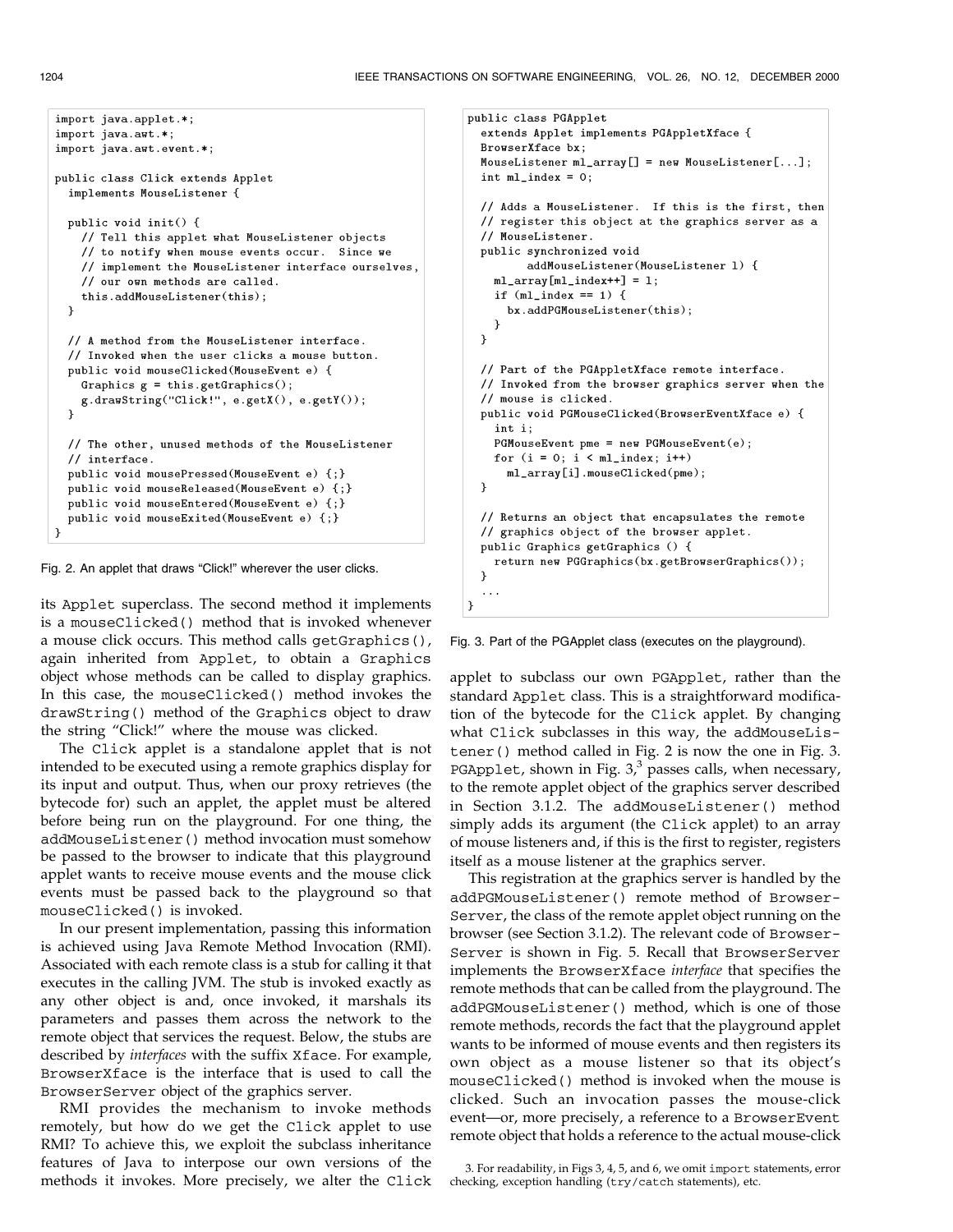```
public class PGGraphics extends Graphics {
  // Reference to the BrowserGraphics remote object
  // in the graphics server.
  private BrowserGraphicsXface bg;
  // The constructor for this object. Calls its
  // superclass constructor and saves the reference
  // to the BrowserGraphics remote object.
  public PGGraphics(BrowserGraphicsXface b) {
    super();
    bg = b;\mathbf{r}// Invokes drawString in the graphics server.
  public void drawString(String str, int x, int y) {
    bg.drawString(str, x, y);\mathcal{F}
```
Fig. 4. Part of the PGGraphics class (executes on the playground).

event object—back to the PGMouseClicked() remote method of the PGApplet class. The PGMouseClicked() method invokes mouseClicked() with a PGMouseEvent object, which holds the reference to the BrowserEvent object. That is, the PGMouseEvent object translates invocations of its own methods (e.g., getX() and getY() in Fig. 2) into invocations of the corresponding BrowserEvent remote methods, which in turn translates them into invocations of the actual Event object in the browser. For brevity, the BrowserEvent and PGMouseEvent classes are not shown.

The call to getGraphics() in Click is also replaced with the PGApplet version. As shown in Fig. 3, the getGraphics() method of PGApplet retrieves a reference to a remote BrowserGraphics object, via the getBrowserGraphics() method of Fig. 5. The getGraphics() method of PGApplet then returns this BrowserGraphics reference encapsulated within a PGGraphics object for calling it. So, when Click invokes drawString(), the arguments are passed to the browser and executed (Figs. 4 and 6).

#### 5.2 Passing by Reference

In the example of the previous section, all parameters that needed to be passed across the network were serializable. Object serialization refers to the ability to write the complete state of an object to an output stream and then recreate that object at some later time by reading its serialized state from an input stream [27], [11]. Object serialization is central to remote method invocation—and, thus, to communication between the graphics server and the playground stubsbecause it allows for method parameters to be passed to a remote method and the return value to be passed back. In the example of Section 5.1, the remote method invocation bg.drawString(str, x, y) in the PGGraphics. drawString() method of Fig. 4 causes no difficulty because each of  $str$  (a string) and  $x$  and  $y$  (integers) are serializable.

However, not all classes are serializable. An example is the Image class, which represents a displayable image in a platform-dependent way. So, while the previous invocation

```
public class BrowserServer
  extends Applet
  implements BrowserXface, MouseListener {
  // Reference to the MouseListener object on
  // the playground
  PGMouseListenerXface ml;
  // Part of the BrowserXface remote interface. Invoked
  // from the playground to add a remote MouseListener.
  public void
         addPGMouseListener(PGMouseListenerXface pml) {
    ml = pm1;addMouseListener(this); \\Þ
  // Invoked whenever the mouse is clicked. Passes the
  // event to the MouseListener on the playground.
  public void mouseClicked(MouseEvent event) {
    ml.PGMouseClicked(new BrowserEvent(event));
  \mathbf{r}// Returns a remote object that encapsulates the
  // graphics context of this applet.
  public BrowserGraphicsXface getBrowserGraphics() {
    Graphics g = getGraphics();
    return new BrowserGraphics(g);
  \mathcal{F}\sim \sim \sim\}
```
Fig. 5. Part of the BrowserServer class (executes in the browser).

of bg.drawString(str, x, y) succeeds, a similar invocation bg.drawImage(img,  $x, y, ...$ ) fails because img (an instance of Image) cannot be serialized and sent to the graphics server. Even if all objects could be serialized, serializing and transmitting large or complex objects can result in substantial cost. For such reasons, an object that can be passed as a parameter to a remote method of the graphics server is generally constructed in the graphics server originally (with a corresponding stub on the playground). Then, a reference to this object in the browser is passed to

```
public class BrowserGraphics
  extends Graphics implements BrowserGraphicsXface {
  private Graphics g;
  // The constructor for this class. Calls the
  // superclass constructor, saves the pointer to the
  // "real" Graphics object (passed in), and exports
  // its interface to be callable from the playground.
  public BrowserGraphics(Graphics gx) {
    super();
    g = gx;{\tt UnicastRemoteObject.eventObject(this)};λ
  // Part of the BrowserGraphicsXface remote interface.
  // Invoked from the playground to draw a string.
  public void drawString(String str, int x, int y) {
    g.dra\#String(str, x, y);\mathbf{r}\sim 100\}
```
Fig. 6. Part of the BrowserGraphics class (executes in the browser).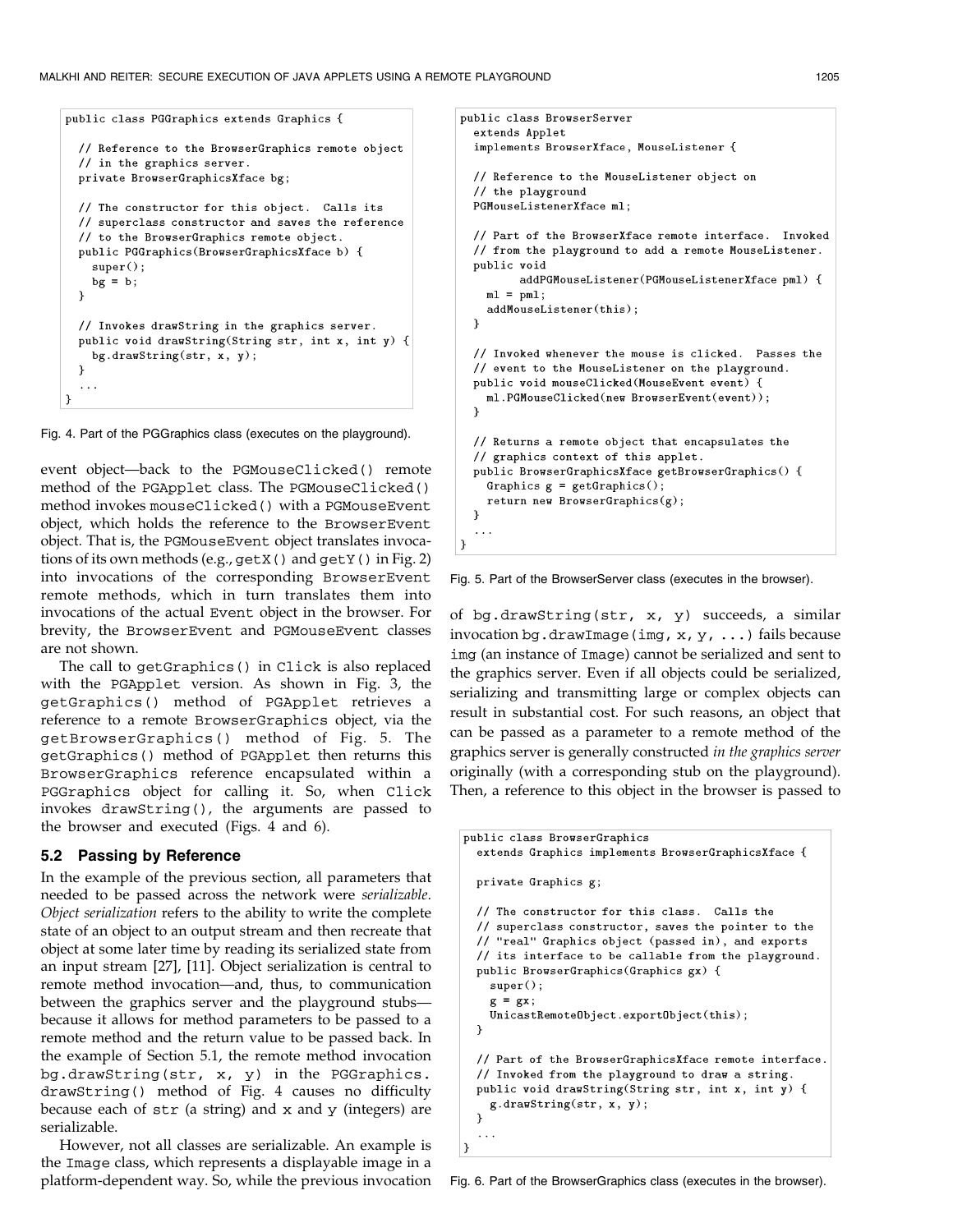graphics server routines in place of the object itself. In this way, only the object reference is ever passed over the network.

To illustrate this manner of passing objects by reference, we continue with the example of an Image. When the downloaded applet calls for the creation of an Image object, e.g., via the Applet.getImage() method, our interposed PGApplet.getImage() passes the arguments (a URL and a string, both serializable) to a remote image creation method in the graphics server. This remote method constructs the image, places it in an array of objects, and returns the array index it occupies. Playground objects then pass this index to remote graphics server methods in place of the image itself. For example, the BrowserGraphics class in the graphics server implements versions of the drawImage() method that accept image indices and display the corresponding Image.

Conversely, there are circumstances in which objects that need to be passed as parameters to remote methods cannot first be created in the browser. This can be due to security reasons-e.g., the object's class is a user-defined class that overrides methods of an AWT class-or because the class of the parameter object is unknown (e.g., it is only known to implement some interface). In these circumstances, a reference is passed in the parameter's place and method invocations intended for the object are passed back to the playground object for processing. Continuing with our Image() example, such "callbacks" can occur when the downloaded applet applies certain *image filters* to an image before displaying it. One such filter is an RGBImageFilter: A subclass of RGBImageFilter defines a per-pixel transformation to apply to an image by overriding the filterRGB() method. To avoid loading untrusted code in the browser, such a filter must be executed on the playground with callbacks to its filterRGB() method.

In some circumstances, the need to pass objects by reference can considerably hurt performance. Continuing with the RGBImageFilter example above, filtering an image may require that every image pixel be passed from the browser to the playground, transformed by the filterRGB() method, and passed back. This can result in considerable delay in rendering the image. Our experience is that this delay is reasonable for images whose pixel values are indices into a colormap array (i.e., for images that employ an IndexColorModel).

# 5.3 Addressing

The previous sections described how an applet running on the playground is coerced into using the user's browser as its I/O terminal. However, before any I/O can be performed at the browser, the applet running on the playground and the graphics server running in the user's browser must be able to find each other to communicate. This is complicated by the fact that an HTML page can contain any number of <applet> tags that, when modified by the proxy, result in multiple instances of the graphics server running in the browser. To retain the intended function of the page, it is necessary to correctly match each applet running on the playground with its corresponding instance of the graphics server in the browser.

The addressing scheme that we use requires that the proxy make additional changes to the HTML page containing applet references prior to forwarding it to the browser. Specifically, if the page contains an <applet> tag of the form

<applet code=hostile.class ...>,

then the proxy not only replaces hostile.class with BrowserServer.class (as described in Section 3), but also adds a parameter tag to the HTML page, like this:

<applet code=BrowserServer.class ...> <param name=ContactAddress value=address>.

Parameter tags are tags that contain name/value pairs. This one assigns an address value, which the proxy generates to be unique, to be the value of ContactAddress. The <param> tags that appear between an <applet> tag and its terminator  $\left\langle \times / \text{applets} \right\rangle$ , not shown) are used to specify parameters to the applet when it is run. In this case, the BrowserServer.class object (i.e., the remote Applet object of the graphics server, see Section 3.1.2) looks for the ContactAddress field in its parameters and obtains the address assigned by the proxy. Once the BrowserServer object is initialized and prepared to service requests from the playground, it binds a remote reference to itself to the address assigned by the proxy; this binding is stored in an RMI name server [28].

The proxy remembers what address it assigned to each <applet> tag and provides this address to the playground in a similar fashion. That is, the proxy loads applets into the playground by sending to the playground an HTML page with identical ContactAddress <param> tags to what it forwarded to the browser (for simplicity, this step is not shown in Fig. 3). A JVM on the playground loads the referenced applets (via the proxy) and uses the corresponding <param> tags provided with each to look up the corresponding graphics servers in the RMI name server.

# 6 TRANSPARENCY

In our experience, our system is transparent to users for most applets. However, there are applets for which our playground architecture is not transparent and, indeed, our system may be unable to execute certain applets at all. In particular, the remote interface supported by the graphics server supports the passage of certain classes as parameters and return values of its remote methods. If the code running on the playground attempts to pass an object parameter whose class is an unknown subclass of the expected parameter class, then the browser is required to load that subclass to unserialize that parameter. However, because class loading from the network is prevented in our system (see Section 4.1), the load does not complete and an exception is generated. In addition, our prototype presently does not offer transparent execution for applets that invoke methods by reflection [11, chapter 12]. However, at the time of this writing, the number of applets that cannot be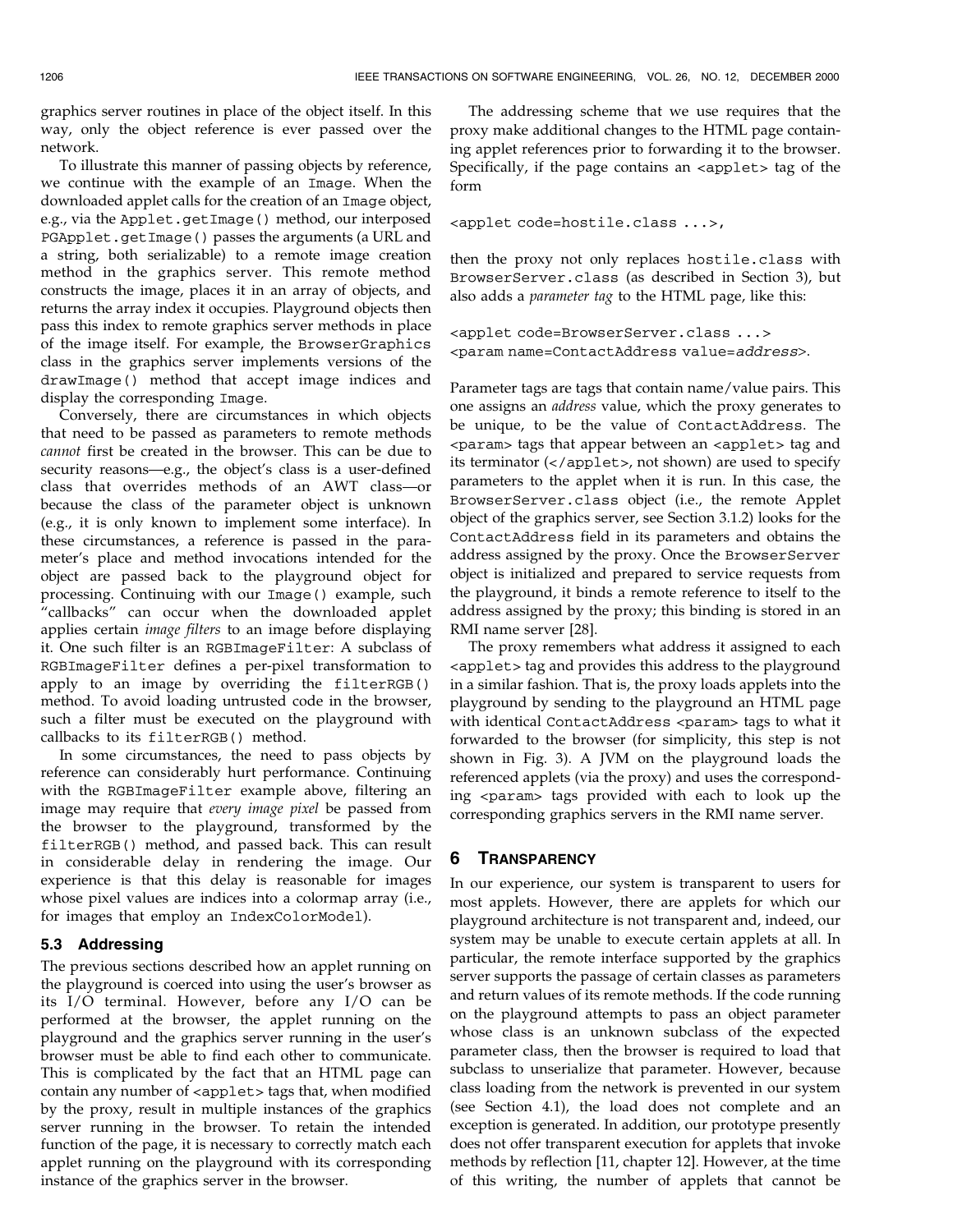supported due to these limitations does not seem significant.

A more subtle limitation in the transparency of our approach is that, by moving the applet away from the machine on which the user's browser executes, the applet's I/O incurs the overhead of communicating over the network. Our research prototype is not intended for production use and, hence, is not optimized for best performance. Nevertheless, we observe that no significant delays are visible for applets with low-intensity graphics, e.g., a clock applet or an interactive drawing tool.

Experience with commercial tools that realize similar architectures for remote Java windowing, e.g., IBM's RAWT and Citrix's Cage, indicates several issues that are crucial for the performance of our approach. First, the serialization of objects that are passed between the playground and the graphics server are costly operations and can often be avoided. Second, the RMI protocol incurs certain overheads, e.g., performing all remote calls synchronously, that a native protocol can avoid. By avoiding unnecessary serialization and synchrony, these companies have reported significant speedups with their proprietary graphics-aware protocols, which are implemented directly on top of TCP/IP, compared with their initial RMI implementations. For example, IBM reports performance comparable to, and sometimes surpassing, that of X Windows [30] and Citrix representatives have claimed performance superior to X. Similar optimizations to our playground architecture will be necessary to support applets that generate heavy graphics traffic, such as animated applets.

#### 7 OTHER MOBILE CODE TECHNOLOGIES

Java is not the only mobile code technology that raises security issues for the machines that execute it. For example, security risks are also associated with ActiveX controls and web scripting languages (e.g., [2]) and with interactions between such technologies: For example, it is possible for JavaScript code running in a browser to invoke Java methods through Netscape's LiveConnect tool. Even changes to Java itself raise new challenges. Since the initial work for the conference version of this paper [21], a new version of Java (1.2) has been shipped and is now being supported by both Netscape and Microsoft. One of the main differences in Java 1.2 is that it provides a significantly richer and more flexible security model for the JVM. In this section, we briefly examine these other mobile code technologies and consider the extent to which our playground architecture impacts them and, where possible, can be modified to support them and to enhance their security.

Java 1.2. The security model in Java 1.2 provides the mechanism for defining protected target resources that can be accessed only by classes signed by certain trusted principals. As in the sandbox model, protection of target resources, such as code for accessing the file system, is provided by the SecurityManager. Unlike the sandbox model, the user controls the security policy that guards the use of protected targets. A user can also define new targets to be protected. For any protected target, the user determines a set of trusted principals that are allowed to access it. Thus, a security policy can be specified as an

access control matrix: In one dimension, they are protected targets and, in the other, are trusted principals; entries indicate which principals are allowed to access each target. In order to realize its privilege, code must carry the digital signature of a trusted principal.

By physically isolating applets on the playground, our system coarsely denies access to protected resources. The challenge in supporting Java 1.2 flexibility in our system is thus to enable applets with appropriate signatures to access the resources allowed by the user while still guarding all protected resources, especially from unsigned applets. A viable solution is to route applets containing certain credentials to one "trusted" playground and other applets to another playground and then support remote access from the trusted playground to certain resources, according to the security policy. In the limit, the "trusted playground" could be the user's browser itself so that applets containing certain credentials would be allowed to run in the browser (subject to the browser's enforcement of the user's security policy). Note that this solution can also be used when trust in an applet is ensured by other means, e.g., due to the host that served it.

To implement this solution, the user's security policy is compiled to produce a list of trusted principals for the proxy. Code signed by any principal in this list is permitted access by the user to certain sensitive resources and, accordingly, is allowed to run on the trusted playground or the user's browser, according to a centralized security policy. Note that it stands to reason to trust this code to run inside the domain and even in the user's browser since it is signed by a principal trusted by the user (regardless of the specific target for which it is authorized). The proxy continues routing all unsigned applets to the (untrusted) playground.

An applet may initially contain several class files (in a jar file) and, furthermore, may require loading additional classes from the network at runtime (see description in Section 4.1). Hence, the security policy for a site should also determine whether every class must be properly signed to run in the protected domain or whether it suffices for the top class of an applet to be signed to allow all referred classes to be loaded into the domain.

ActiveX. An ActiveX control is a program that could be written in any language and could attempt access to any system resource available to users. Certain browsers, e.g., Internet Explorer and Netscape, support importing ActiveX controls embedded in HTML pages provided that these controls are signed by authorized principals, as specified by a local security policy. Once an ActiveX control is imported by a browser, it is spawned off as a separate process and runs unrestricted. The security of ActiveX hinges on the complete trust placed on its source. If an ActiveX control is malicious, the user's machine is seriously compromised.

Protecting resources from hostile ActiveX controls by running them remotely on a playground machine should be effective, from a security point of view. However, since the authors of ActiveX controls, unlike authors of Java 1.1 applets, anticipate the control having unrestricted access to the user's machine, it is likely that the percentage of legitimate ActiveX controls that take advantage of that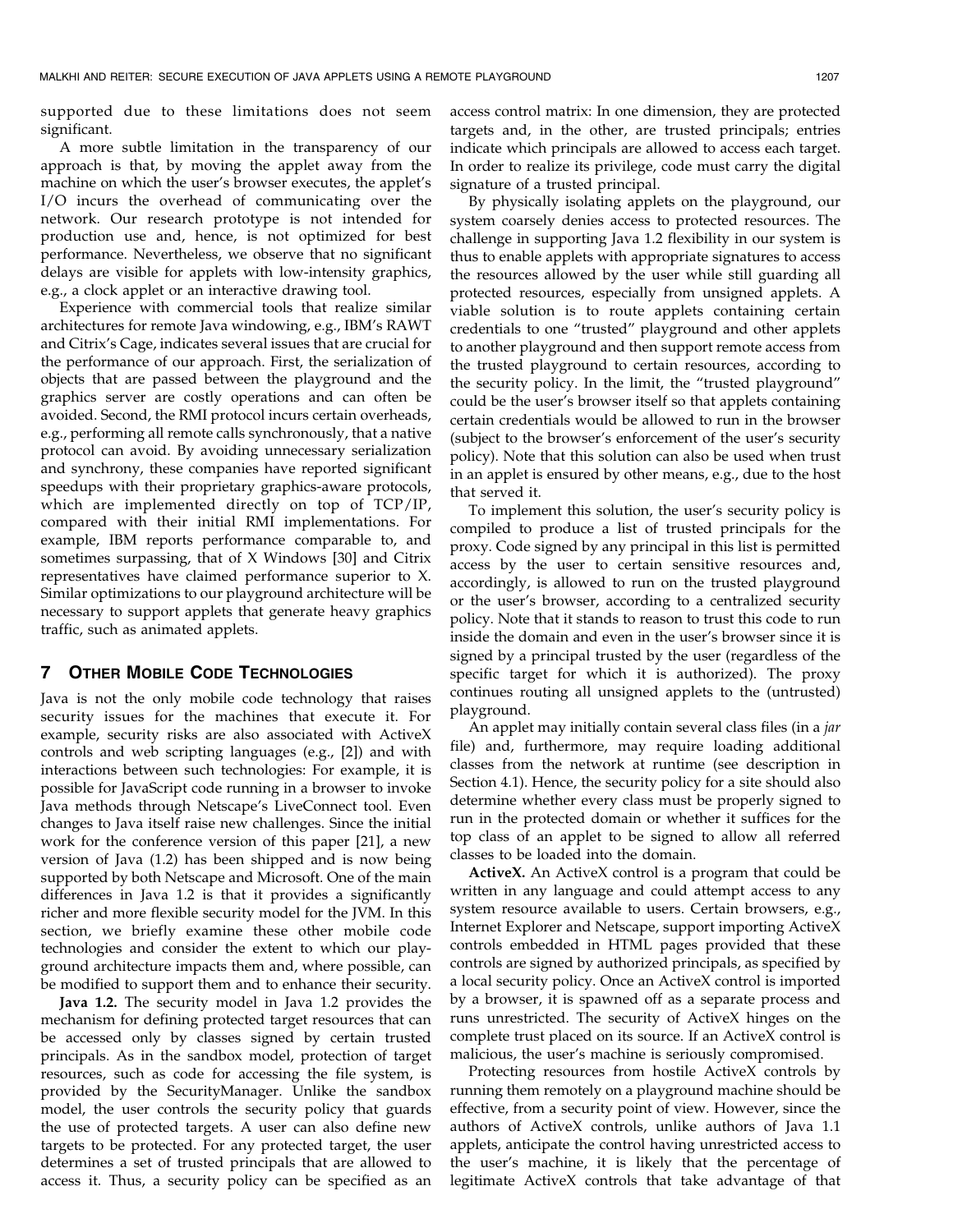access is higher. Consequently, the percentage of controls whose functionality is severely hindered by running on a resource-sanitized playground would be higher than for applets.

JavaScript. JavaScript is a scripting language that can be embedded in any HTML page and executed in browsers such as Netscape and IE. When loaded by a browser, a JavaScript script within an HTML page can access a hierarchy of objects reflecting the layout of the page in the browser, such as windows and frames, as well as various browser properties, e.g., version and user history. JavaScript does not include any file I/O or networking capabilities and, hence, the security threats associated with it are typically focused on spoofing attacks, e.g., through changing the appearances of various parts of the browser [10] and attacks on the user's privacy, such as tracking her browsing history [2]. These attacks are mounted through legitimate (albeit unplanned) use of its features.

Recent releases of JavaScript attempted to enforce various security measures specifically denying a script access to JavaScript objects of a page from any domain other than the script's origin domain. Although we are not aware of any break of these security measures, it is quite possible that they are not effectively enforced. To prevent attacks of one script on another, it is conceivable that different scripts could be executed in different address spaces, thereby leveraging operating system protections. If this were done on a playground similar to ours, then external mechanisms outside the JavaScript language would be needed to facilitate interaction between a script running on the playground and the browser. For example, Netscape's LiveConnect tool (see below) could be employed to communicate JavaScript requests from the playground, through Java, to the user's browser, and similarly back.

LiveConnect. LiveConnect is a technology that facilitates communication between Java and JavaScript (and plug-ins). Applets can interact with JavaScript through LiveConnect's special classes JSObject and JSException. Likewise, JavaScript can invoke any public applet methods and pass them values that are properly wrapped by LiveConnect. We expect that it is possible to support LiveConnect, even when Java applets are running remotely on the playground (and JavaScript does not), much like it is possible to support interaction between an applet on the playground and the browser through the Applet object. Thus, this would require splitting LiveConnect's special object classes in the way described in Section 5.

#### 8 CONCLUSION

This paper presented a novel approach to protecting hosts from mobile code and an implementation of this approach for Java 1.1 applets. The idea behind our approach is to execute mobile code in the sanitized environment of an isolated machine (a "playground") while using the user's browser as an I/O terminal. We gave a detailed account of the technology to allow transparent execution of Java applets separately from their graphical interface at the user's browser. Using our system, users can enjoy applets downloaded from the network, while exposing only the isolated environment of the playground machine to

untrusted code. Although we presented the playground approach and technology in the context of Java 1.1, other mobile-code platforms may also utilize it.

# ACKNOWLEDGMENTS

The authors would like to thank Avi Rubin for many useful discussions. They are grateful to Drew Dean, Ed Felten, Li Gong, and the anonymous referees of the 1998 IEEE Symposium on Security and Privacy and IEEE Transactions on Software Engineering for helpful comments.

#### **REFERENCES**

- [1] H.M. Abdel-Wahab and M.A. Feit, ªXTV: A Framework for Sharing X Window Clients in Remote Synchronous Collaboration," Proc. IEEE TriComm 91: Comm. for Distributed Applications  $\mathcal S$ Systems, pp. 159-167, Apr. 1991.
- [2] V. Anupam and A. Mayer, "Security of Web Browser Scripting Languages: Vulnerabilities, Attacks, and Remedies," Proc. Seventh USENIX Security Symp., pp. 187±199, Jan. 1998.
- [3] G. Back, P. Tullmann, L. Stoller, W.C. Hsieh, and J. Lepreau, ªJava Operating Systems: Design and Implementation," Technical Report UUCS-98-015, Univ. of Utah, Aug. 1998.
- [4] D. Balfanz and E.W. Felten, "A Java Filter," Technical Report 567-97, Dept. of Computer Science, Princeton Univ., Oct. 1997.
- [5] D. Balfanz and L. Gong, ªExperience with Secure Multiprocessing in Java,º Proc. 18th Int'l Conf. Distributed Computing Systems, May 1998.
- [6] W.R. Cheswick and S.M. Bellovin, Firewalls and Internet Security, Repelling the Wily Hacker. Addison-Wesley, 1994.
- [7] D.B. Chapman and E.D. Zwicky, Building Internet Firewalls. O'Reilly & Associates, Sept. 1995.
- [8] G. Czajkowski and T. von Eicken, "JRes: A Resource Accounting Interface for Java," Proc. ACM OOPSLA Conf., Oct. 1998.
- D. Dean, E.W. Felten, and D.S. Wallach, "Java Security: From Hotjava to Netscape and Beyond," Proc. IEEE Symp. Security and Privacy, pp. 190-200, May 1996.
- [10] E.W. Felten, D. Balfanz, D. Dean, and D.S. Wallach, "Web Spoofing: An Internet Con Game," Proc. 20th Nat'l Information Systems Security Conf., Oct. 1997.
- [11] D. Flanagan, Java in a Nutshell, second ed. O'Reilly & Associates, 1997.
- [12] L. Gong, "Java Security: Present and Near Future," IEEE Micro, vol. 17, no. 3, pp. 14-19, May/June 1997.
- L. Gong, M. Mueller, H. Prafullchandra, and R. Schemers, "Going Beyond the Sandbox: An Overview of the New Security Architecture in the Java<sup>®</sup> Development Kit 1.2," Proc. USENIX Symp. Internet Technologies and Systems, Dec. 1997.
- [14] J. Hartman, L. Peterson, A. Bavier, P. Bigot, P. Bridges, B. Montz, R. Piltz, T. Proebsting, and O. Spatscheck, ªJoust: A Platform for Communications-Oriented Liquid Software," Technical Report TR97-16, Dept. of Computer Science, Univ. of Arizona, Nov. 1997.
- [15] C. Hawblitzel, C. Chang, G. Czajkowski, D. Hu, and T. von Eicken, "Implementing Multiple Protection Domains in Java," Proc. Usenix Ann. Technical Conf., June 1998.
- [16] A. Herbert, "Secure Mobile Code Management: Enabling Java for the Enterprise," May 1997, http://www.digitivity.com.
- [17] J.H. Howard, M.J. Kazar, S.G. Menees, D.A. Nichols, M. Satyanaraynan, R.N. Sidebotham, and M.J. West, "Scale and Performance in a Distributed File System," ACM Trans. Computer Systems, vol. 6, no. 1, pp. 51-81, 1988.
- [18] M. Ladue, "Pushing the Limits of Java Security," Tricks of the Java Programming Gurus, G. Vanderburg, ed., Sams.net Publishing, 1996.
- [19] T. Lindholm and F. Yellin, The Java Virtual Machine Specification. Addison-Wesley, 1997.
- [20] G. McGraw and E.W. Felten, Java Security: Hostile Applets, Holes, and Antidotes. John Wiley & Sons, 1997.
- [21] D. Malkhi, M. Reiter, and A. Rubin, "Secure Execution of Java Applets Using a Remote Playground," Proc. IEEE Symp. Security and Privacy,  $pp. 40-51$ , May 1998.
- [22] M.S. Manasse and G. Nelson, "Trestle Reference Manual," Research Report 68, Digital Corp. SRC, 1991.